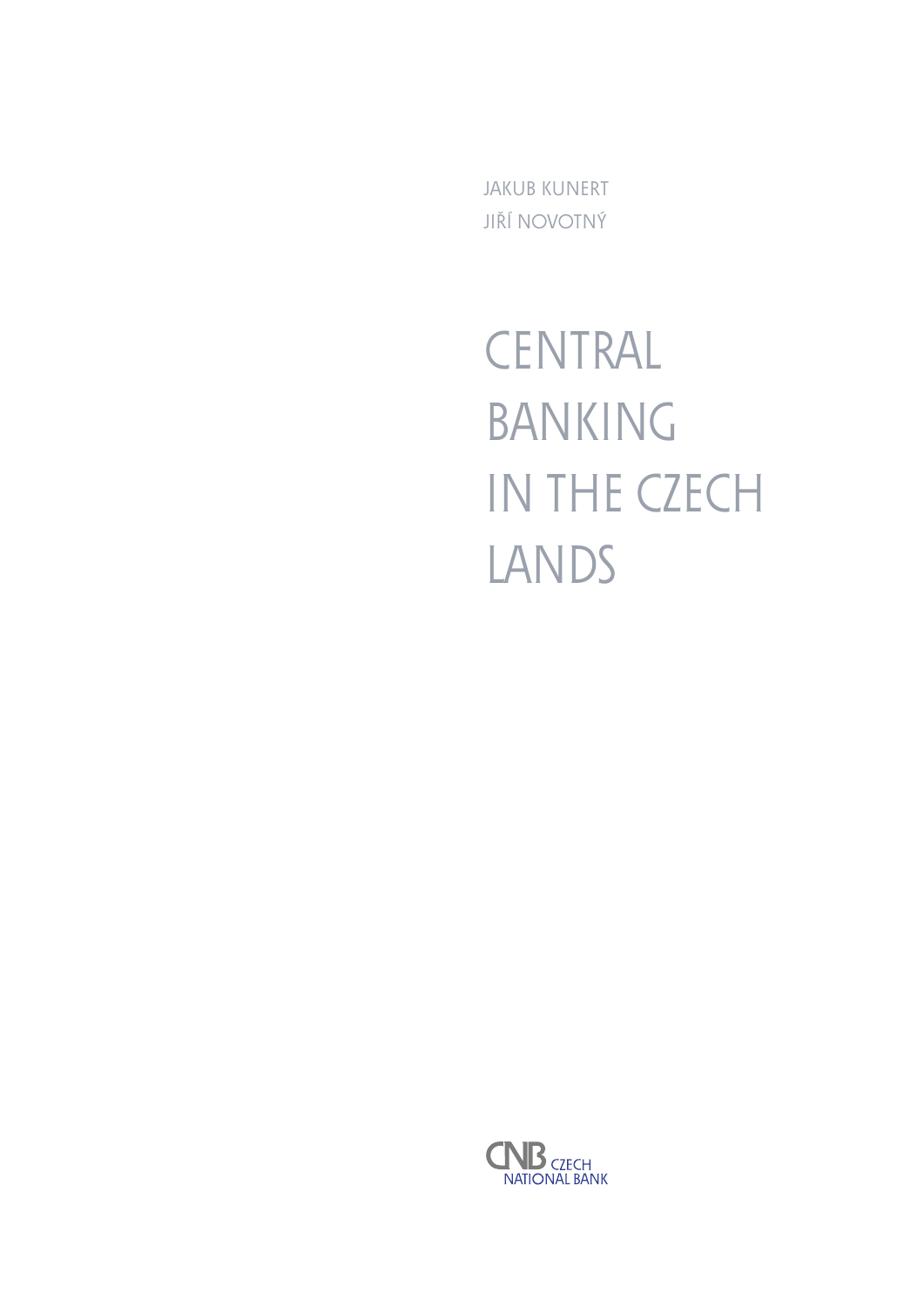# TABLE OF CONTENTS

| <b>FOREWORD BY THE GOVERNOR</b><br>OF THE CZECH NATIONAL BANK          | 9  |
|------------------------------------------------------------------------|----|
| 1) PREFACE                                                             | 11 |
| 2) AN OVERVIEW OF MODERN CZECH<br><b>BANKING UNTIL 1950</b>            | 17 |
| THE BANKING SECTOR IN WHAT IS NOW                                      |    |
| THE CZECH REPUBLIC 1847-1918                                           | 17 |
| Joint-stock commercial banks in the Habsburg Monarchy after 1853       |    |
| People's banking institutions at the birth of Czech banking            |    |
| Banking from the late 1860s onwards                                    |    |
| The expansion and capital strength of Czech banks                      |    |
| The Austrian and Austro-Hungarian banks of issue                       | 22 |
| Privilegierte österreichische National-Bank                            |    |
| The Austro-Hungarian Bank                                              |    |
| <b>BANKING IN CZECHOSLOVAKIA 1918-1938</b>                             | 25 |
| Types of Czechoslovak commercial banks                                 | 26 |
| Czech banks                                                            |    |
| Živnostenská banka                                                     |    |
| Other Czech banks                                                      |    |
| Banks with Czech-German management                                     |    |
| German banks                                                           |    |
| The banking system in Slovakia and Carpathian Ruthenia                 |    |
| The 1922-1923 Czechoslovak banking crisis                              | 30 |
| The stabilisation process in the Czechoslovak banking system           | 31 |
| Concentration in the Czechoslovak banking sector                       | 32 |
| The Great Depression and its impact on the Czechoslovak banking system | 34 |
| Public and specific banking institutions                               | 36 |
| Public banking institutions                                            |    |
| Special-purpose banking institutions                                   |    |
| Prominent bank managers 1918-1938                                      | 38 |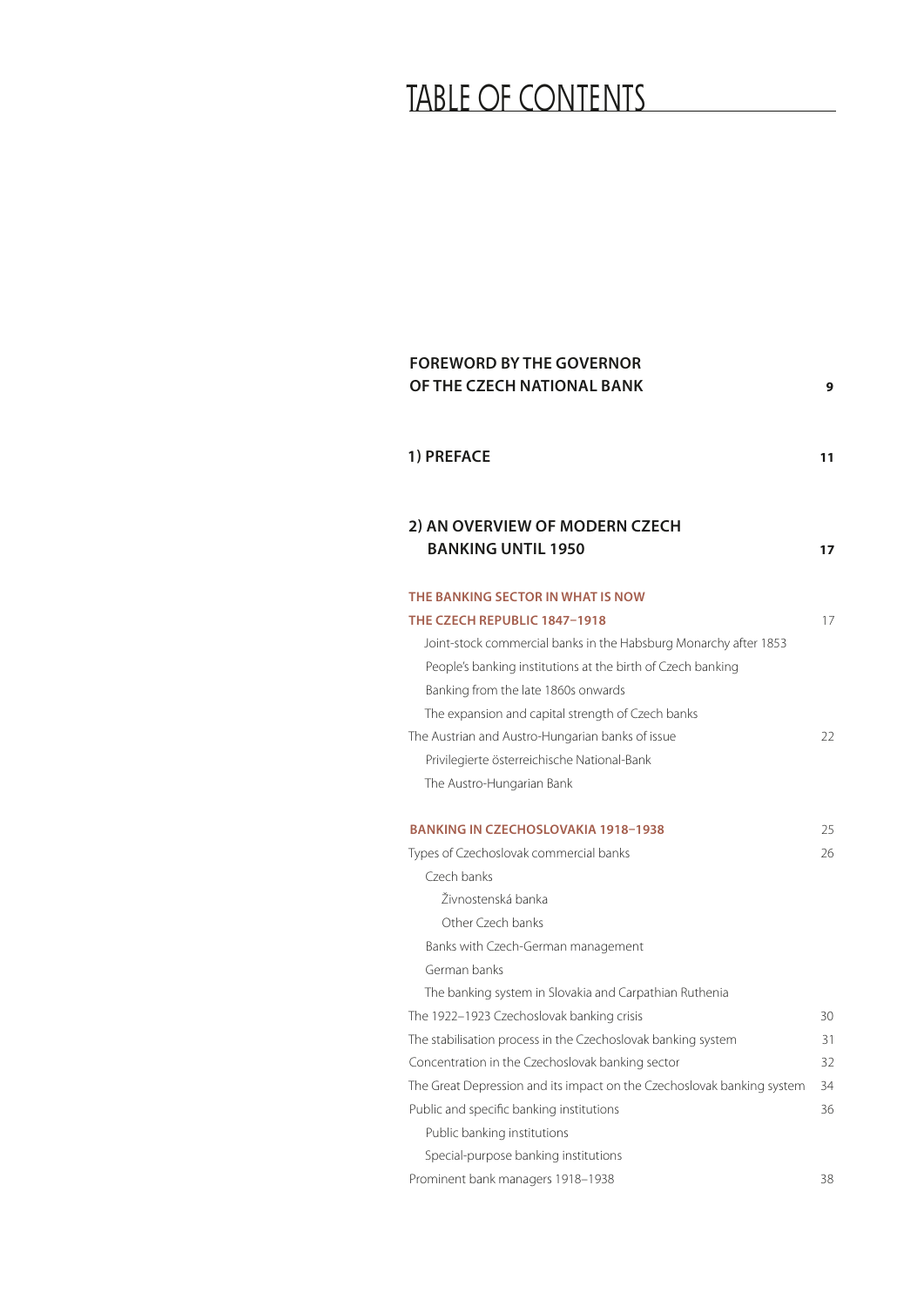| THE CZECHOSLOVAK BANKING SECTOR                           |    |
|-----------------------------------------------------------|----|
| AFTER MUNICH 1938-1939                                    | 43 |
| The liquidation of branches of Czechoslovak banks         |    |
| in the ceded territory                                    | 43 |
| Attempts to concentrate the Czechoslovak banking sector   |    |
| during the Second Czechoslovak Republic                   | 45 |
|                                                           |    |
| <b>BANKING IN THE PROTECTORATE OF BOHEMIA</b>             |    |
| <b>AND MORAVIA 1939-1945</b>                              | 46 |
| The occupying power and Czech banking                     | 46 |
| The Czech banking sector in competition with German banks | 48 |
| Banking sector structure in the Czech lands               |    |
| on the eve of the liberation                              | 49 |
|                                                           |    |
| <b>BANKING IN CZECHOSLOVAKIA 1945-1950</b>                | 51 |
| The restoration of the Czechoslovak banking system        | 52 |
| The nationalisation of Czechoslovak banks                 | 54 |
| The year of rivalry                                       | 55 |
| The first phase of bank concentration                     | 56 |
| From bank concentration to a mono-bank                    | 57 |

## **3) A HISTORY OF THE BANKS OF ISSUE IN THE CZECH LANDS 1918–1993 61**

#### **The Banking Office of the Ministry**

#### **OF FINANCE 1919–1926** 61

Head office of the Austro-Hungarian Bank in Prague – the predecessor of the Banking Office The 1919 currency reform The establishment of the central bank of issue The deflationary policy of the Banking Office Other activities of the Banking Office

## **The National Bank of Czechoslovakia 1926–1950** 67

- The National Bank of Czechoslovakia (NBCS) during the First Republic 67 Establishment and form of the bank of issue Share capital of the National Bank of Czechoslovakia Organisation of the National Bank Other bodies of the central bank of issue The National Bank as manager of a strong and healthy currency The National Bank as central credit institution Management of interbank payments The Advisory Council on Banking Issues and the Central Arbitration Authority Representation of the National Bank in other public institutions The NBCS and Czechoslovak banknotes
	- The bank at the time of the Nazi threat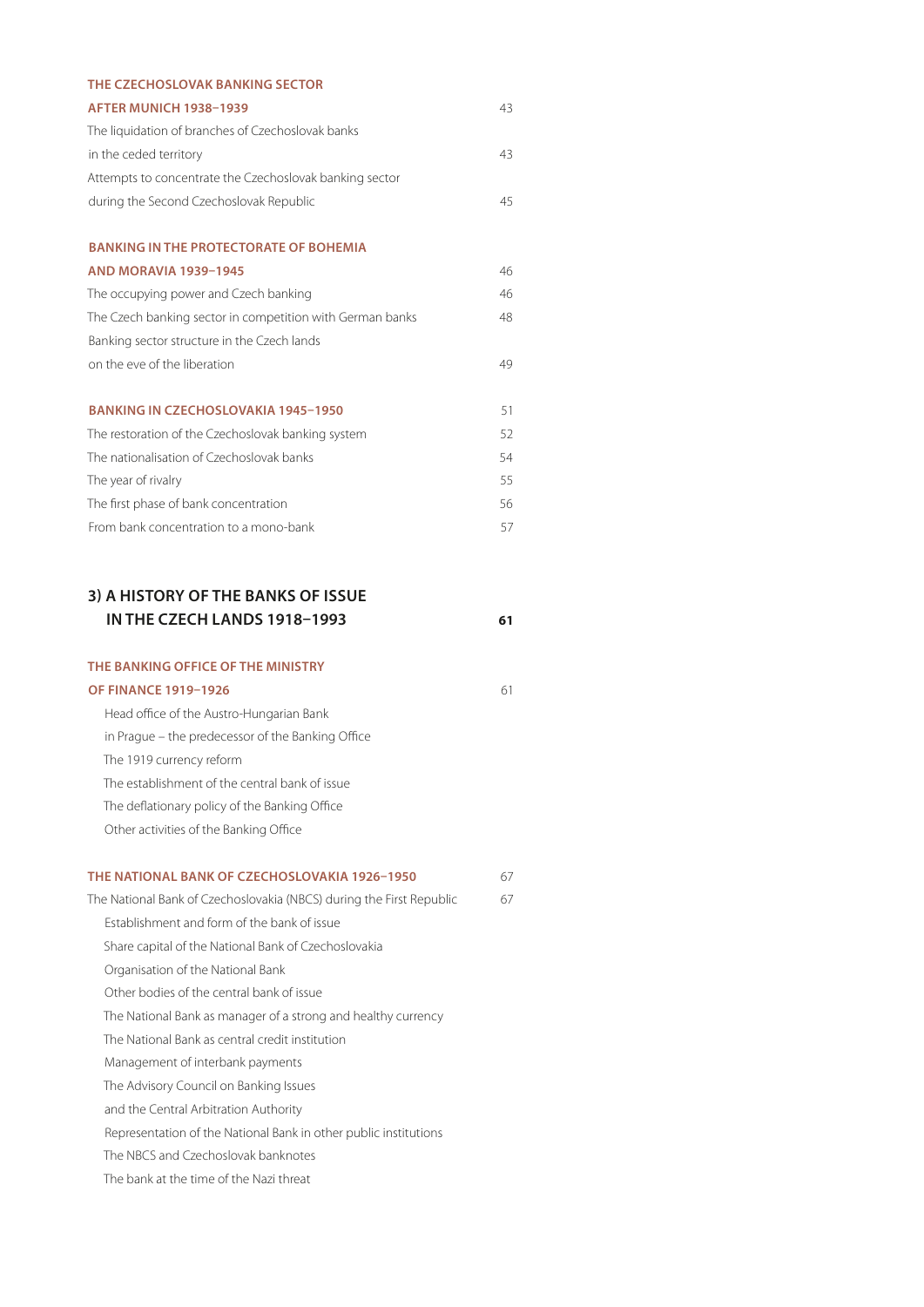| The National Bank during the Second Republic (1938-1939)              | 79  |
|-----------------------------------------------------------------------|-----|
| The monetary situation during the Second Republic                     |     |
| The National Bank for Bohemia and Moravia                             |     |
| during the Protectorate (1939-1945)                                   | 81  |
| Protectorate autonomy and the position of the bank of issue           |     |
| The "monetary policy" of the occupying power                          |     |
| National Bank resistance against the occupation administration        |     |
| The NBCS after the liberation of Czechoslovakia (1945–1950)           | 85  |
| The structure of the NBCS until 1948                                  |     |
| Monetary policy measures after the liberation of Czechoslovakia       |     |
| Efforts to eliminate excessive purchasing power                       |     |
| Activities of the bank in external economic relations                 |     |
| The National Bank after the February coup                             |     |
| THE STATE BANK OF CZECHOSLOVAKIA 1950-1992                            | 93  |
| Organisational history of the State Bank of Czechoslovakia (SBCS)     | 93  |
| Structure of the financial sector after the establishment of the SBCS |     |
| Organisation of the SBCS (1950-1952)                                  |     |
| The first restructuring of the SBCS (1953)                            |     |
| Takeover of Investiční banka's functions                              |     |
| Establishment of Československá obchodní banka                        |     |
| Introduction of SBCS independence of state bodies (1965)              |     |
| The 1968-1969 reform                                                  |     |
| Normalisation                                                         |     |
| The takeover of foreign exchange activities by the SBCS (1971)        |     |
| Changes in the banking system 1988-1989                               |     |
| From the Velvet Revolution to an independent Czech National Bank      |     |
| The issuing activities of the SBCS (1950-1989)                        | 108 |
| The 1953 currency reform                                              |     |
| Issuance of banknotes and coins                                       |     |
| Cash circulation                                                      |     |
| The SBCS's lending activities (1950-1989)                             | 111 |
| The payment system in the SBCS                                        | 112 |
| The SBCS's involvement in monetary policy planning                    | 114 |
| Establishment of the new competences of the SBCS 1990-1992            | 117 |
| Monetary policy                                                       |     |
| Exchange rate adjustment and internal convertibility of the crown     |     |
| Banking regulation in the SBCS                                        |     |
| Formation of the interbank payment system                             |     |
| <b>CZECH NATIONAL BANK 1993</b>                                       | 124 |

| The 1993 currency separation            | 124 |
|-----------------------------------------|-----|
| Monetary policy of the CNB              | 127 |
| The bank regulation function of the CNB | 128 |

# **4) Representatives of the CNB and its legal predecessors 131**